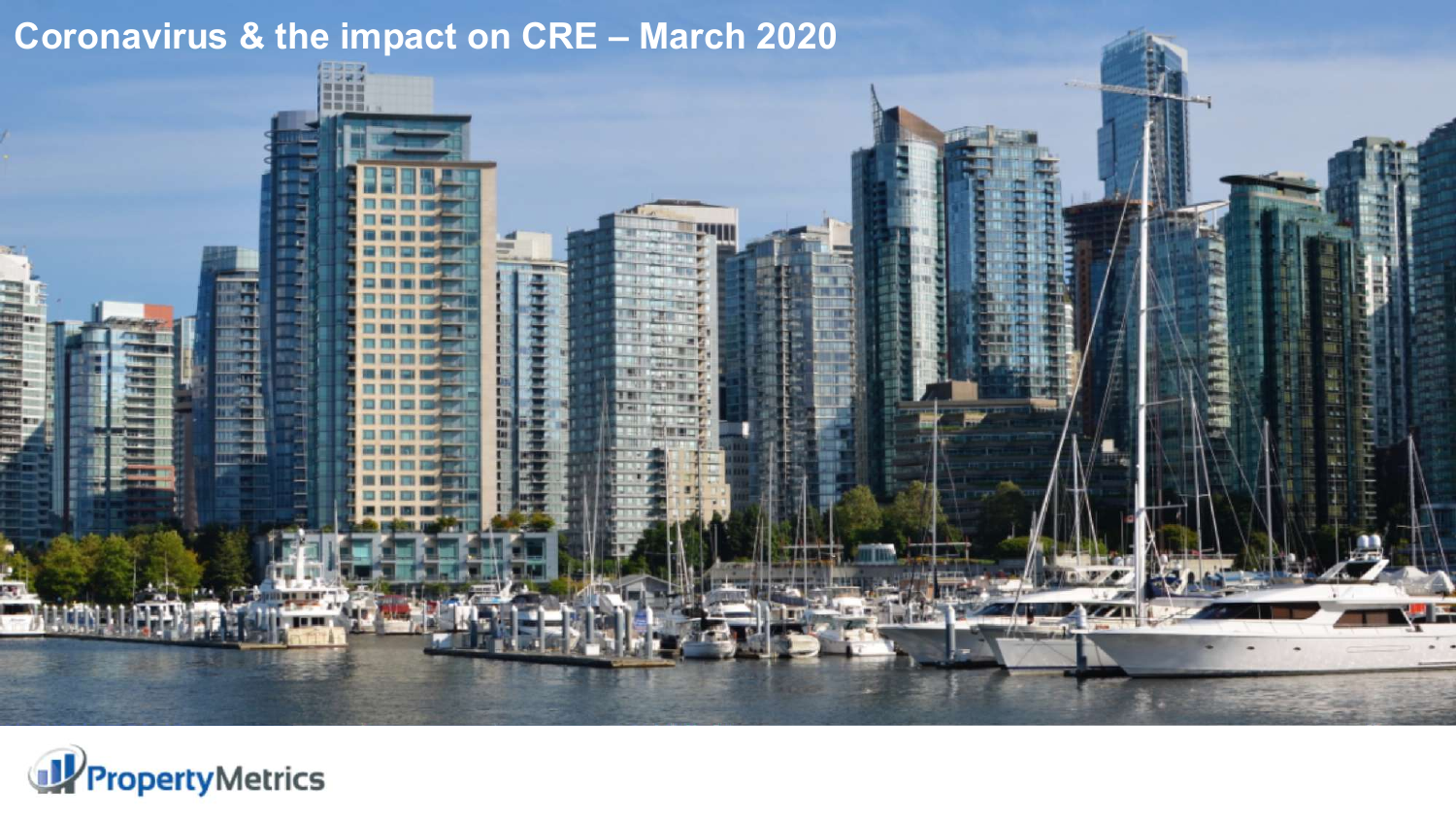In March 2020, PropertyMetrics surveyed our audience about the Coronavirus pandemic and the immediate effects on CRE investment

- Survey was conducted via email
- Sent out on March 18, 2020
- Worldwide audience
- Intent was to gain a greater understanding of the immediate impacts, if any, the Coronavirus pandemic is having on CRE assets
- Survey will be repeated at several intervals over the coming months to track changes



**Respondent Profile**

\*\*Other Includes: REIT, Financial Advisor, CPA, Student, and Government



\*\*Other Includes: Self-Storage, Hotel, and Senior Housing

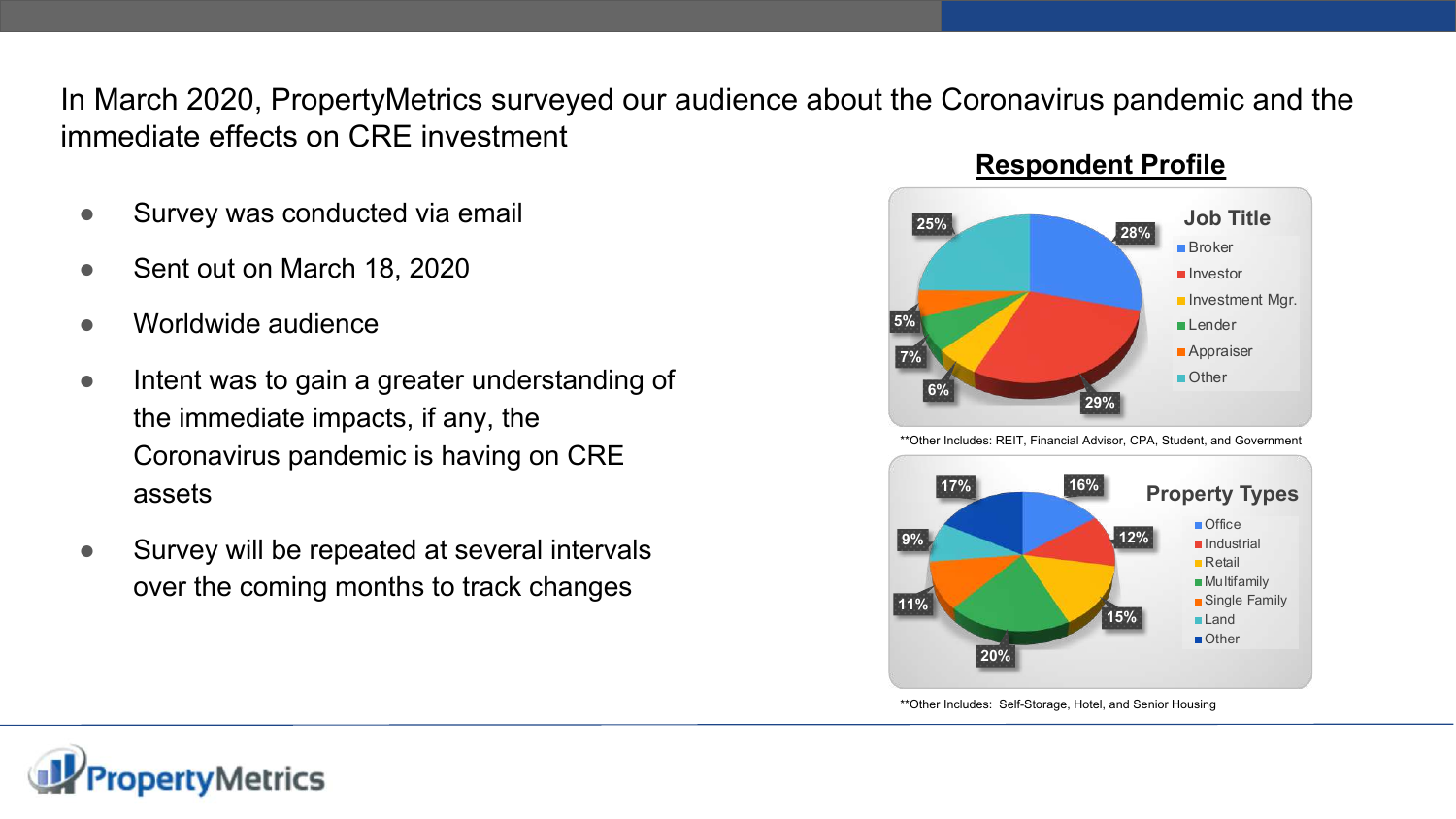The majority of CRE professionals are somewhat or very concerned about the effects of Coronavirus and indicate a degree of pessimism about the immediate economic future



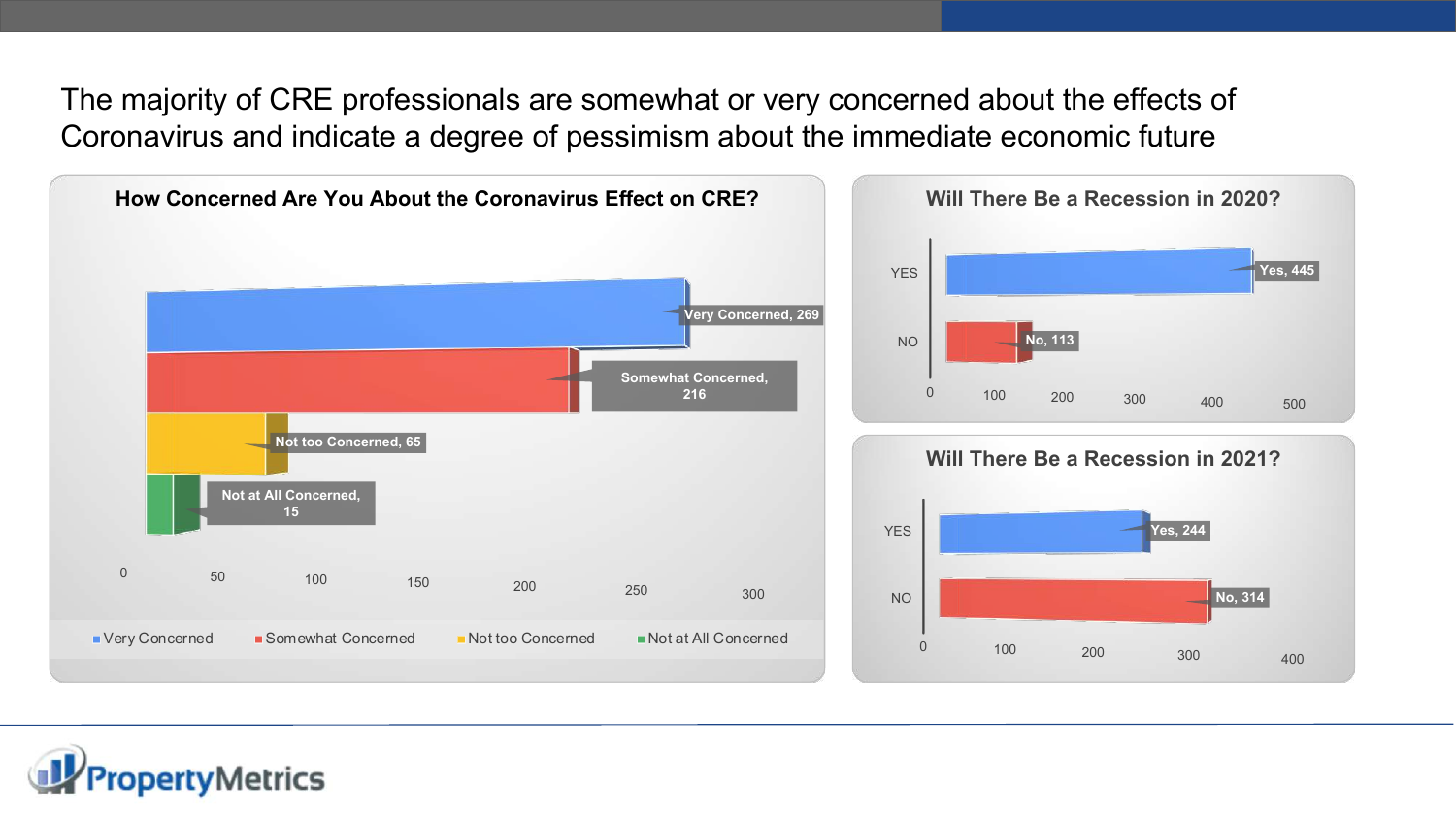The immediate impacts of the Coronavirus indicate a significant slowdown in all asset classes and a marked number of tenant and rent related issues



# Selected Responses

#### **Slowdown**

- "Deals/Searches have stalled or stopped."
- "Responses to Zillow ads are  $1/10<sup>th</sup>$  what they were two months ago
- "Very low interest in places I have available to rent."

### **Tenant Issues**

- "Current tenants panicking from non-work & lack of income"
- "Closing of restaurant, hair salon, and nail salons on our property"
- "Student housing is experiencing a significant number or tenants who want out of their leases early."

### **Rental Issues**

- "Rent reduction negotiations with tenants."
- "Anticipate difficulty in collecting rents."
- "Tenants seeking rent relief."

### **Capital Issues**

- "Availability of financing"
- "Debt & equity providers pausing everything."
- "We have seen an immediate cooling off of lenders."

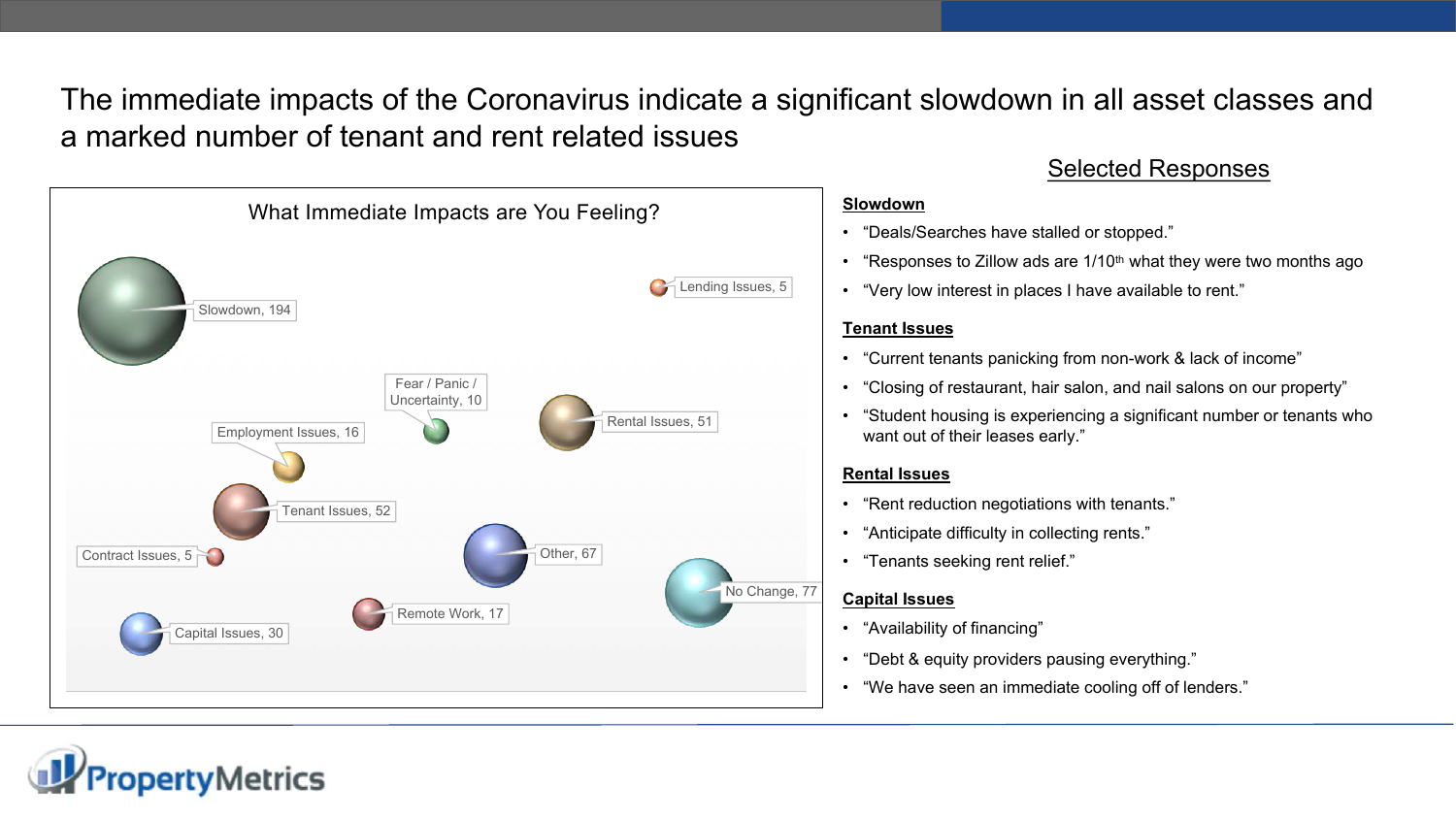Immediate actions to prepare for an extended shutdown are focused on continuity planning, proactively communicating with partners, stockpiling resources, and shifting to remote work Selected Responses



#### **Remote Work**

- "Virtual tours, immediate responses electronically."
- "Our office is fully remote at this point."
- "Remote workplace, shifting online for most essential functions"

#### **Stockpiling Resources**

- "Bought 3 weeks of food and have cash reserves for about a year."
- "Having liquid cash and adequate food on hand."
- "Conserving cash, laying off employees, may slow pay debt payments."

#### **Other**

- "Backyard gardening"
- "Sanitizing and assuring homeowners that we will take all measures possible"
- "We will share the losses together with our clients."

#### **None**

- "Nothing. This will be over shortly and we will wonder why we panicked."
- "None. This is a media induced panic."
- "None at this point. We will re-evaluate in 30 days."

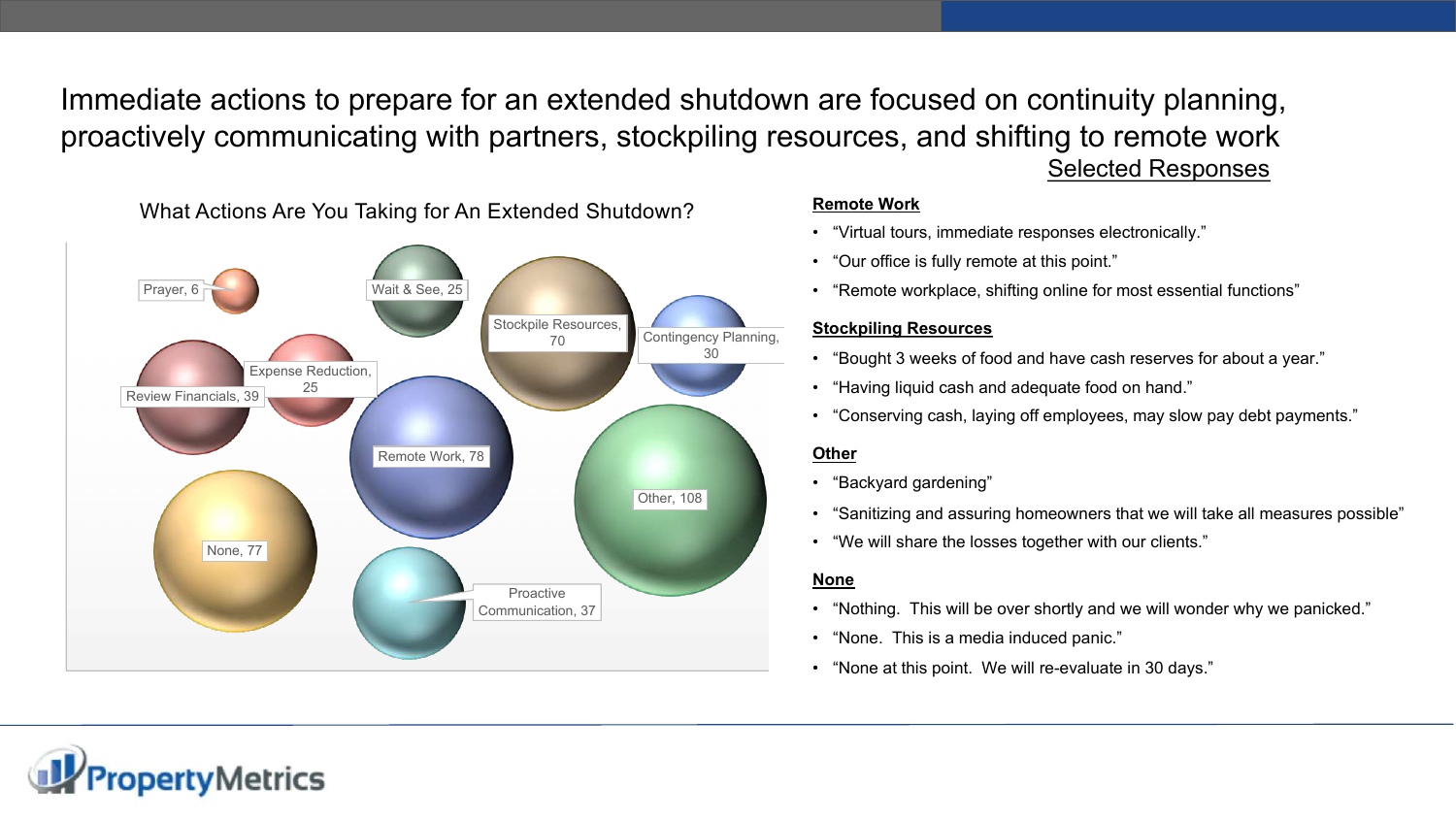For the time being, most respondents plan to make no change to their CRE investment plans and do not think 10-year Treasury rates will go negative



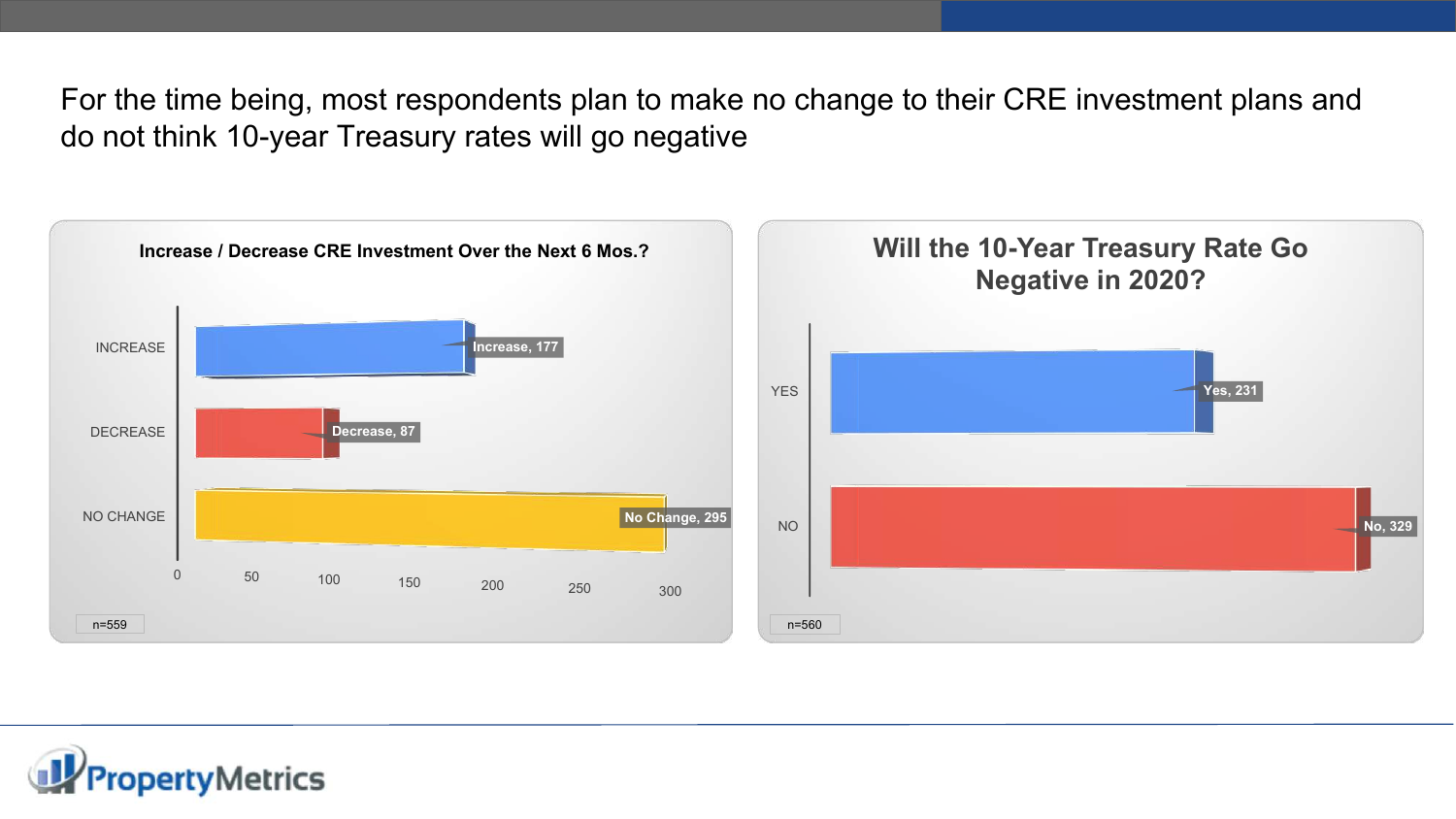Respondents originate from 35 countries, with the majority concentrated in the United States and Canada

1



## Respondent Countries

| <b>United States</b> | 423 |
|----------------------|-----|
| Canada               | 24  |
| South Africa         | 11  |
| Australia            | 10  |
| United Kingdom       | 7   |
| New Zealand          | 6   |
| Germany              | 3   |
| Kenya                | 3   |
| Tanzania             | 3   |
| Peru                 | 2   |
| Sri Lanka            | 2   |
| <b>Turkey</b>        | 2   |
| Other                | 23  |

© GeoNames, HERE, MSFT, Microsoft, NavInfo, Thinkware Extract, Wikipedia Powered by Bing